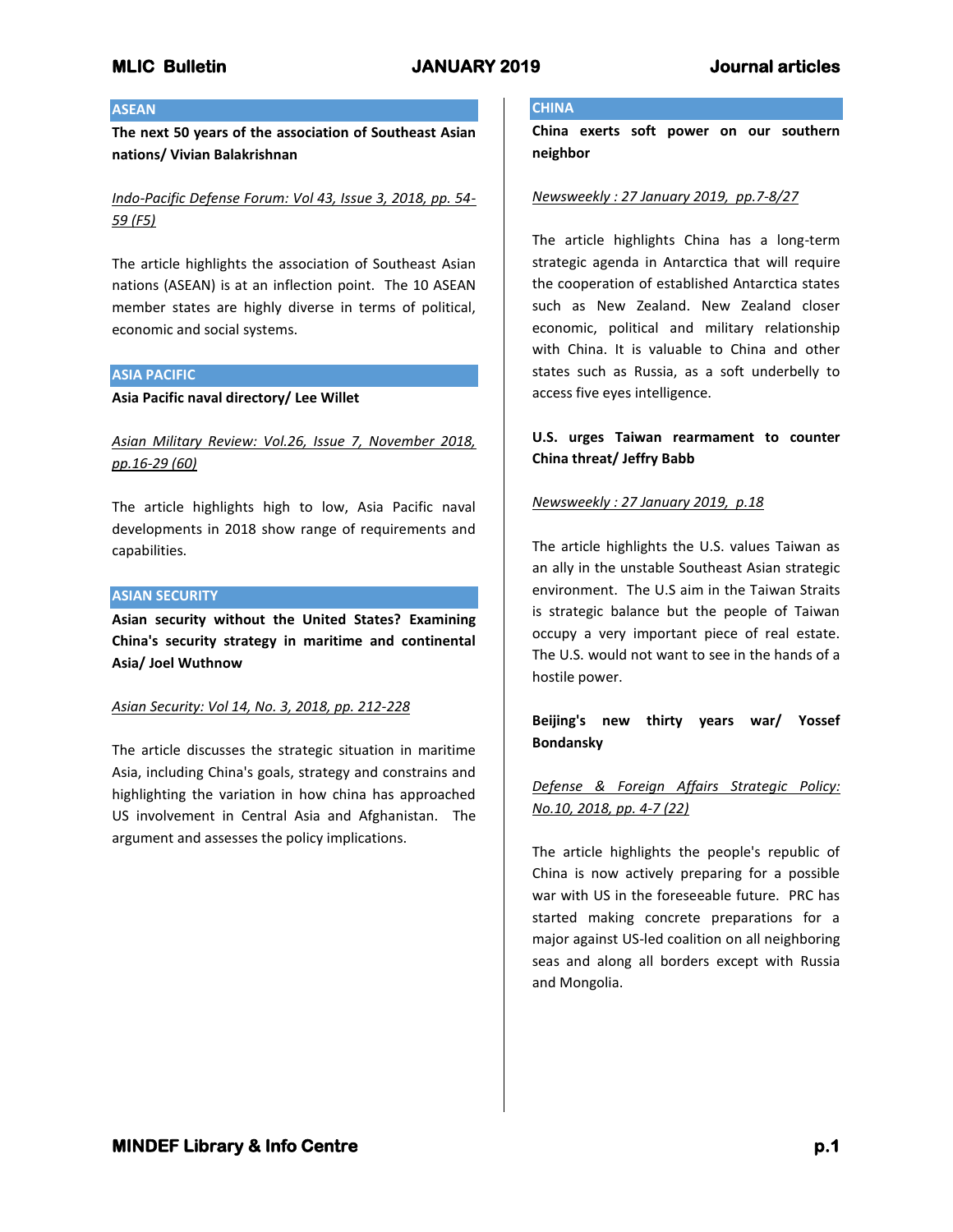## **CHINA**

**Feeding the lion : China and defence development in African states/ Kenneth Boutin**

*Defense & Security Analysis : Vol.34, Issue. 3, 2018, pp.232-248 (94)*

This study examines the basis, nature, and impact of Chinese support for African defence establishments. It considers the imperatives driving China's engagement of the region, China key features as a provider of defence support qualitative and quantitative trends in China's defence trade.

# **All Xi, all the time : can China's president live up to his own top billing?/ David Shambaugh**

## *Global Asia : Vol 13, No 3. September 2018, pp.14-19.*

Xi has voiced his views on a wide variety of issues. He has rebranded longstanding national mission as the Chinese dream. China acquire the material attributes of a major international power and the commensurate respect from others. Xi wants to move China forward as a major power in the 21st century.

# **China has learned the value of amphibious operations/ William J Bowers**

# *Proceedings US Naval Institute: November 2018, pp. 24- 28 (86)*

China history from its civil war to today has taught its leaders the strategic value, enduring utility and versatility of options offensive amphibious warfare capabilities can provide a great power. Chinese strategies and military thinkers are studying their own and others military histories to inform decisions related to their own military capabilities.

# **CHINA**

**Australia gets serious about regional protection - and pushes back against China/ Mark Farrer**

*Asia-Pacific Defence Reporter : December 2018 - January 2019, Vol.44, No.10, pp.24-25 (9)*

The article highlights Chinese domestic vulnerabilities, guarding the region and the trade routes and securing critical sea lanes.

**Introduction to the special issue on China's relations with its neighbors: historical perspectives on contemporary issues/ Yafeng Xia**

*Asian Perspectives Vol.42, No. 4, October/December 2018, pp.485-500 (11)*

The article explores how historical episode affected the relationship in the twenty-first century. The historical roots of China's relations with Japan, Myanmar, Vietnam, Central Asian states and Thailand.

**Gratitude and resentment in China-Japan relations: Japan's official development assisstance and China's renunciation of war reparations/ Xianfen Xu**

*Asian Perspectives Vol.42, No. 4, October/December 2018, pp.501-526 (11)*

The article explores the existence and functioning of emotional factors in international relations through a concrete analysis of the linkage between Japan's provision of government assistance to China and China's renunciation of war reparations.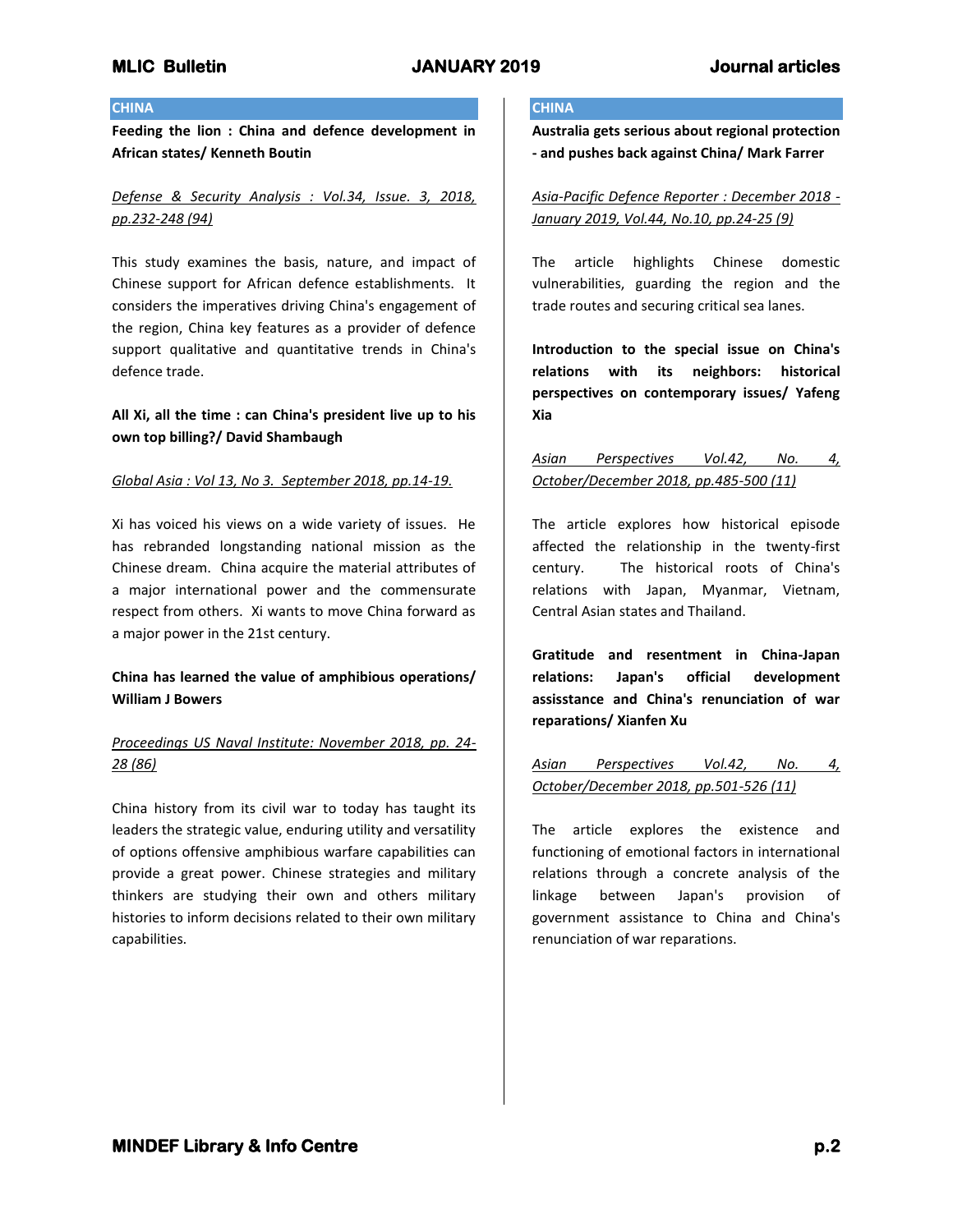## **CHINA**

**Counter proliferation bargaining with the United States : China and the spread of nuclear weapons/ Henrik Stalhane Hiim**

## *Asian Security: Vol 14, No. 3, 2018, pp. 303-317*

The article demonstrates how China has used issuelinkage strategies extensively. The US has been and remains dependent on Chinese cooperation and good will to secure its nonproliferation objectives.

## **CYBER**

## **Weaponising the internet/ Michael Clarke**

## *Intersec: November- December 2018, pp.20-22 (69)*

Cyber attackers are known to have broken into sensitive military installations in other countries by penetrating systems operating subsidiary services. The article examines cyber terror attacks and asks if they are certainly virtual or virtually certain?

# **Limiting cyberwarfare : applying arms-control models to an emerging technology/ Erin D Dumbacher**

## *The Nonproliferation Review : No3 -4, June-July 2018*

This article examines an alternative policy option, arms control. To gauge whether arms-control models offer useful lessons for addressing cyber capabilities. The analysis underscores the limits of norm development for emerging technologies with both civilian and military applications.

## **Cyber war requires cyber marines/ Nick Brunetti-Lihach**

# *Proceedings US Naval Institute: November 2018, pp. 18- 23 (86)*

The article highlights rapid technological change a return to great power competition, continued asymmetric threats, and the unique dynamic of cyberspace demand a fundamental shift in talent management.

## **CYBER**

**Don't inflate the cyber threat/ Adam Yang**

# *Proceedings US Naval Institute: November 2018, pp. 54-58 (86)*

Security and intelligence analysts assess future threats and associated risks based on their knowledge and experiences and the information available. The central issues underscoring cyber threat inflation are an informationally disadvantaged public and a general tendency to think in terms of catastrophic cyber events.

# **China and global cyber governance : main principles and debates/ Cai Cuihong**

# *Asian Perspectives Vol.42, No. 4, October/December 2018, pp.647-662 (11)*

The article highlights national security, multilateralism, democracy and transparency with different interpretations. The Chinese government highly values domestic stability and national security and will not release its tight grip over information sharing, social control, security provision, and global governance building.

## **INDONESIA**

**Turning to religion : Indonesia's Widodo plays the Islamic card/ John Mc Beth**

*Global Asia : Vol 13, No 3. September 2018, pp.34-39.*

His high expectations that he would introduce a new political era in the country populist capable and committed to getting things done. The article explores the complex landscape Widodo must navigate in the quest for a second term.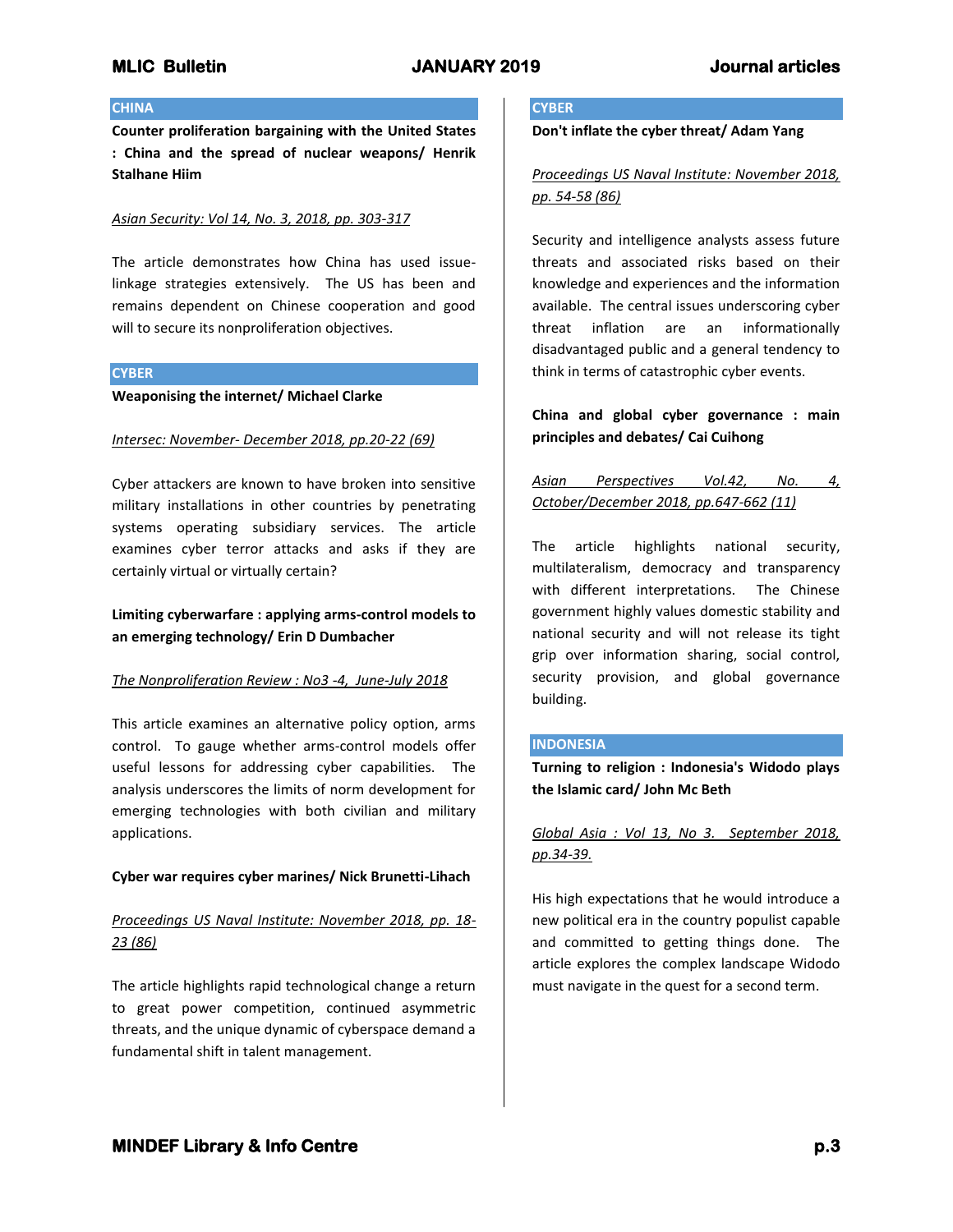## **INDONESIA**

**Indonesia must lead in the Indo-pacific region/ Beginda Pakpahan**

## *Global Asia : Vol 13, No 3. September 2018, pp.92-97*

The article highlights on two crucial questions, first what are the main positions of the parties in the Indo-Pacific region? Second what are Indonesia's views about preserving and strengthening a peaceful and stable Indo-Pacific region?

## **Indonesia defence update/ Andrew Drwiega**

# *Asian Military Review: Vol.26, Issue 7, November 2018, pp.54-56 (60)*

The article highlights the Indonesian government is actively looking to build up its defence industry and capabilities.

### **ISIS**

**How to interpret ISIS's heritage destruction/ Benjamin Isakhan**

## *Current History: December 2018, pp.344-349 (20)*

The article highlights ISIS dedicated significant resources to the destruction of heritage sites for an array of reasons, its pre monotheistic iconoclasm focused on destroying the supposedly blasphemous relics of religious that existed before Islam.

### **JAPAN**

**Abe's more assertive Japan : will he defy expectations again?/ Ellis Krauss**

### *Global Asia : Vol 13, No 3. September 2018, pp.20-25.*

Abe brought about major changes in Japan's economic and security policies. Abi also was popular despite being known as a nationalist and as the grandson of the disgraced Prime Minister Nobusuke Kishi. High expectations as Japan's youngest post-war prime minister and well known fourth generation politician.

## **JAPAN**

**Djibouti and beyond : Japan's first post-war overseas base and the recalibration of risk in securing enhanced military capabilities/ Ra Mason**

## *Asian Security: Vol 14, No. 3, 2018, pp. 339-357*

This article addresses how Japan's political leaders and state institutions have recalibrated security risks related to the creation and operation of the military base on Djibouti observe the role of discourse based framing in enacting a fundamental reshaping of Japan's defense policies.

### **KOREA**

**Be careful what you wish for : security challenges facing the Korean Peninsula during a potential unification process/ Mason Richey**

### *Asian Security: Vol 14, No. 3, 2018, pp. 263-281*

This article highlights security issues that would challenge Korean unification efforts during such a period. The article examines mid-term security provision related to potential weapons proliferation, cyber-security, organized criminality, and human security.

## **LEADERSHIP**

**Leadership for an incoming commander: privilege to lead marines/ Kevin J Stewart**

*Marine Corps Gazette: Vol.102, No.12, December 2018, pp.63-65 (71)*

The highlight of one's Marine Corps career. The success of every commander is ultimately about how to lead, serve and take care of those in their charge.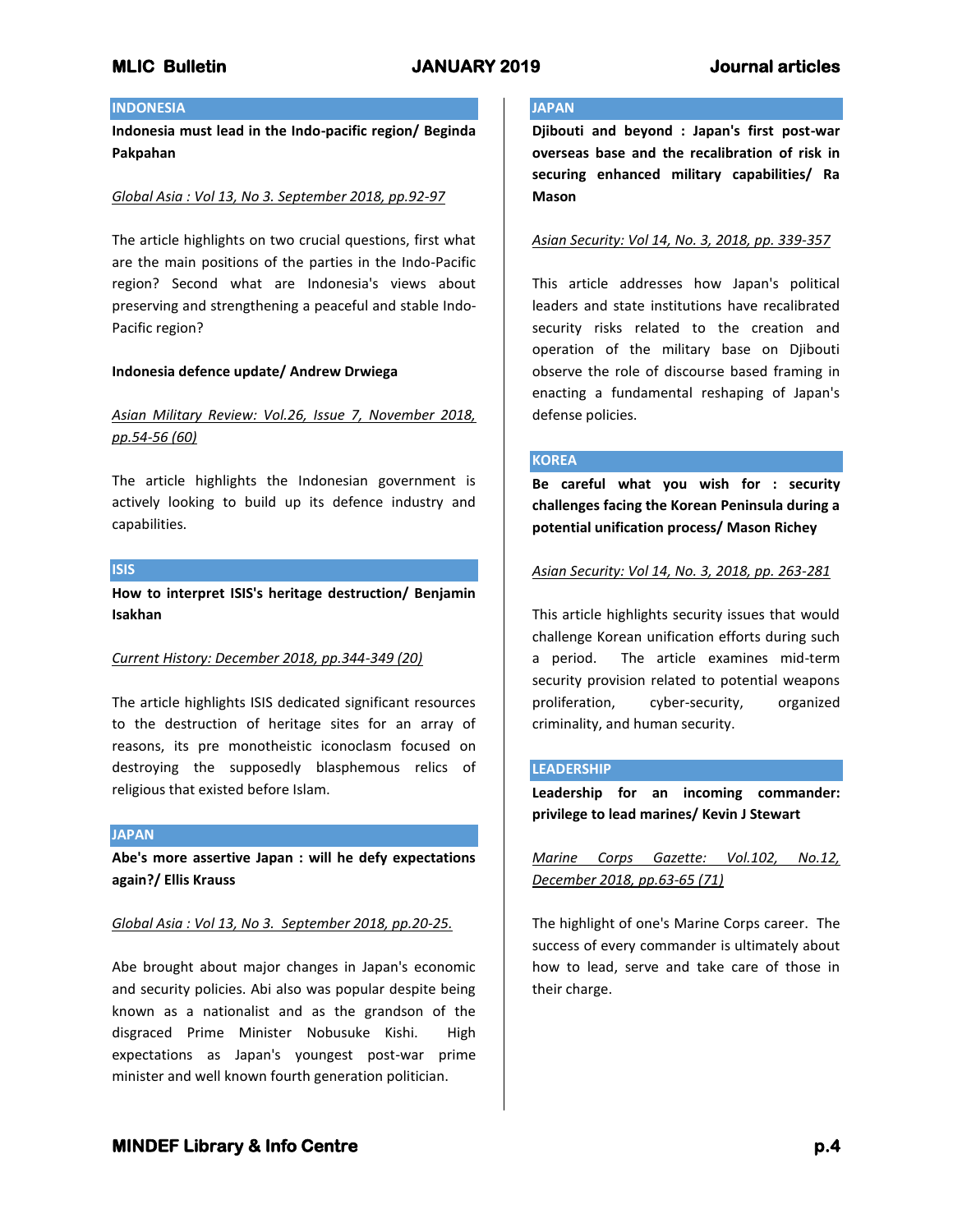# **MLIC Bulletin JANUARY 2019 Journal articles**

## **MALAYSIA**

**Returning foreign fighters : Malaysia employs a multifaceted counterterrorism strategy to suppress threats.**

*Indo-Pacific Defense Forum: Vol 43, Issue 3, 2018, pp. 26- 29 (F5)*

Malaysia has implemented counterterrorism measures that have proven largely successful in containing such threats.

### **PAKISTAN**

**60 seconds on Pakistan naval aviation/ Alan Warnes**

## *Naval Forces: Vol.XXXIX, No.VI, 2018, pp.41-42 (41)*

The article highlights new maritime surveillance assets. Longer term the Pakistan navy would have liked to replace the P-3C with the Boeing P-8 Poseidon.

## **PHILIPPINES**

**Rodrigo Duterte : the moderately successful populist/ Michael Vatikiotis**

## *Global Asia : Vol 13, No 3. September 2018, pp.40-45.*

He has delivered on parts of his agenda to forge peace deals and address corruption. More than two years into his term what has been achieved? He has moved fast to implement a modest amount of land reform propose a decentralized federal system and implement a languishing peace agreement with muslim rebels.

### **PHILIPPINES**

**Fighting for home : combating terrorism imparts lessons to the armed forces of the Philippines/ Zulkarnain Haron**

*Indo-Pacific Defense Forum: Vol 43, Issue 3, 2018, pp. 11-15 (F5)*

Terrorism and other transnational issues have no known boundaries requiring nations to strengthen intelligence cooperation through shared experiences in the interest of the Indo-Pacific's long term peace and stability. The Philippines has learned lessons and counterterrorism endeavors worth sharing.

### **SECURITY**

**Non-traditional security dilemmas : can military operations other than war intensify security competition in Asia/ Erik Lin-Greenberg**

## *Asian Security: Vol 14, No. 3, 2018, pp. 212-228*

The article analyses overlook whether nontraditional security operations drive security competition if perceived as threatening.

## **SOUTH CHINA SEA**

**Soft balancing vs hard clashes : the risks of war over the South China Sea/ T V Paul**

*Global Asia : Vol 13, No 3. September 2018, pp.86-91*

China's decades long economic growth leaders in Beijing have been keen to emphasize the country's peaceful rise. President Xi Jinping's more assertive approach to foreign relations, particularly involving Beijing's claims in the South China Sea.